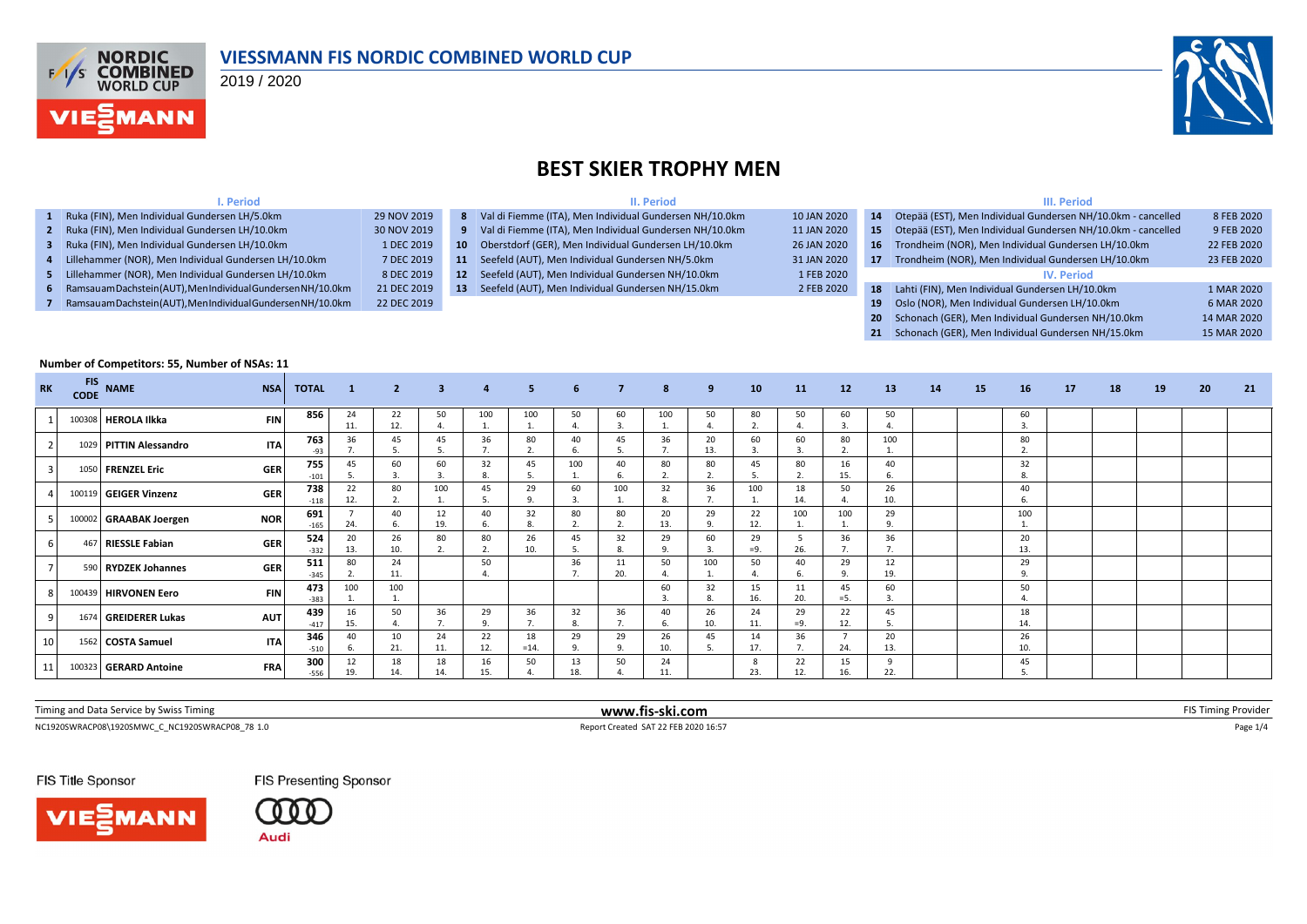



**VIE***MANN* 



## **BEST SKIER TROPHY MEN**

| <b>RK</b>       | <b>FIS</b><br><b>CODE</b> | <b>NAME</b>                 | <b>NSA</b> | <b>TOTAL</b>  | -1                    | $\overline{2}$        | 3         | 4         | 5             |           |                                | 8                     | 9                              | 10                    | 11                    | 12                             | 13                    | <b>14</b> | 15 | 16                    | 17 | 18 | 19 | 20 | 21 |
|-----------------|---------------------------|-----------------------------|------------|---------------|-----------------------|-----------------------|-----------|-----------|---------------|-----------|--------------------------------|-----------------------|--------------------------------|-----------------------|-----------------------|--------------------------------|-----------------------|-----------|----|-----------------------|----|----|----|----|----|
| 12              |                           | 592 KLAPFER Lukas           | <b>AUT</b> | 289<br>$-567$ | - 6<br>25.            | 15<br>16.             |           | 24<br>11. |               | 24<br>11. | 12<br>19.                      | 45<br>5.              | 40<br>6.                       | 40<br>6.              | 29<br>$=9.$           | 12<br>19.                      | 32<br>8.              |           |    | 10<br>21.             |    |    |    |    |    |
| 13              |                           | 1761 JOEBSTL Thomas         | <b>AUT</b> | 261<br>$-595$ | 50<br>$\mathbf{A}$    | 29<br>9.              | 11<br>20. | 26<br>10. | 24<br>11.     | 26<br>10. | 20<br>13.                      | $\overline{3}$<br>28. | 24<br>11.                      | 6<br>25.              | 32<br>8.              | 10<br>21.                      |                       |           |    |                       |    |    |    |    |    |
| 14              |                           | 100100 RIIBER Jarl Magnus   | <b>NOR</b> | 214<br>$-642$ | 13<br>18.             | 20<br>13.             | 26<br>10. | 14<br>17. | 14<br>17.     | 22<br>12. | 16<br>$=15.$                   | $\overline{7}$<br>24. | -6<br>25.                      | -5<br>26.             | 15<br>16.             | 14<br>17.                      | 6<br>25.              |           |    | 36<br>$\overline{7}$  |    |    |    |    |    |
| 15 <sub>l</sub> |                           | 1774 BUZZI Raffaele         | <b>ITA</b> | 209<br>$-647$ |                       | 36<br>7 <sub>1</sub>  |           |           |               |           |                                | 13<br>18.             | 15<br>16.                      | 20<br>13.             | 13<br>$=18.$          | 32<br>8.                       | 80<br>-2.             |           |    |                       |    |    |    |    |    |
| 16              |                           | 100025 ANDERSEN Espen       | <b>NOR</b> | 205<br>$-651$ | 32<br>8.              | 12<br>19.             | 29<br>q   |           | 22<br>12.     | 16<br>15. | 10<br>21.                      | 15<br>16.             | 18<br>14.                      | 32<br>8.              | 8<br>23.              |                                |                       |           |    | 11<br>20.             |    |    |    |    |    |
| 17              |                           | 1600 FAISST Manuel          | <b>GER</b> | 169<br>$-687$ | 5<br>26.              | 14<br>17.             | 6<br>25.  | 9<br>22.  | 12<br>19.     | 20<br>13. | 26<br>10.                      |                       | 10<br>21.                      | - 7<br>24.            |                       | 20<br>13.                      | 24<br>11.             |           |    | 16<br>15.             |    |    |    |    |    |
| 18              |                           | 1413 KROG Magnus            | <b>NOR</b> | 154<br>$-702$ |                       |                       |           |           |               |           |                                | 1<br>30.              | 8<br>23.                       | 36<br>7.              | 20<br>13.             | 45<br>$=$ 5.                   | 22<br>12.             |           |    | 22<br>12.             |    |    |    |    |    |
| 19              |                           | 1868 FRITZ Martin           | <b>AUT</b> | 152<br>$-704$ | $\mathbf{A}$<br>27.   | $\mathbf{q}$<br>22.   | 20<br>13. | 12<br>19. | 15<br>16.     |           | 9<br>22.                       | 22<br>12.             | 22<br>12.                      | 10<br>21.             | $\overline{2}$<br>29. | 8<br>23.                       | $\overline{7}$<br>24. |           |    | 12<br>19.             |    |    |    |    |    |
| 20              |                           | 1760 ORTER Philipp          | <b>AUT</b> | 143<br>$-713$ | 11<br>20.             | 13<br>18.             | 15<br>16. | 5<br>26.  | 8<br>23.      | 12<br>19. | 22<br>12.                      | $\overline{a}$<br>27. | 12<br>19.                      | 16<br>15.             | $\overline{7}$<br>24. | $\overline{2}$<br>29.          | 14<br>17.             |           |    | $\overline{2}$<br>29. |    |    |    |    |    |
| 21              |                           | 100495 KARHUMAA Wille       | <b>FIN</b> | 140<br>$-716$ | 26<br>10.             |                       | 40<br>6.  | 18<br>14. | 40<br>6.      |           |                                | 11<br>20.             | -5<br>26.                      |                       |                       |                                |                       |           |    |                       |    |    |    |    |    |
| 22              |                           | 1439 FLETCHER Taylor        | <b>USA</b> | 134<br>$-722$ | 15<br>16.             | $\overline{7}$<br>24. | 32<br>8.  | 20<br>13. | 13<br>18.     |           | 5<br>26.                       | 18<br>14.             |                                |                       |                       |                                |                       |           |    | 24<br>11.             |    |    |    |    |    |
| 23              |                           | 100474 OFTEBRO Jens Luraas  | <b>NOR</b> | 129<br>$-727$ | $\overline{2}$<br>29. | 11<br>20.             | 5<br>26.  | 8<br>23.  | 10<br>21.     | 10<br>21. | 8<br>23.                       | 9<br>22.              | 13<br>18.                      |                       | 24<br>11.             |                                | 16<br>15.             |           |    | 13<br>18.             |    |    |    |    |    |
| 24              |                           | 100797 OFTEBRO Einar Luraas | <b>NOR</b> | 126<br>$-730$ | 18<br>14.             | -6<br>25.             | 3<br>28.  |           | 7<br>24.      | 6<br>25.  | $\overline{\mathbf{3}}$<br>28. |                       |                                |                       | 45<br>5.              | 13<br>18.                      | 18<br>14.             |           |    | $\overline{7}$<br>24. |    |    |    |    |    |
| 25              | 100965                    | <b>LAMPARTER Johannes</b>   | <b>AUT</b> | 125<br>$-731$ |                       |                       |           |           |               | 14<br>17. | 14<br>17.                      | 16<br>15.             | 11<br>20.                      | 29<br>$=9.$           |                       | 24<br>11.                      | - 8<br>23.            |           |    | 9<br>22.              |    |    |    |    |    |
| 26              |                           | 100280 PORTYK Tomas         | <b>CZE</b> | 124<br>$-732$ | $\overline{3}$<br>28. | $\overline{4}$<br>27. | 14<br>17. | 13<br>18. | 11<br>20.     | 8<br>23.  | 16<br>$=15.$                   | 14<br>17.             | 14<br>17.                      |                       | -1<br>30.             | 9<br>22.                       | 13<br>18.             |           |    | -4<br>27.             |    |    |    |    |    |
| 27              |                           | 100538 MUTRU Leevi          | <b>FIN</b> | 122<br>$-734$ | 60<br>3.              | 32<br>8.              |           |           |               |           |                                |                       |                                |                       | 13<br>$=18.$          | $\overline{\mathbf{3}}$<br>28. |                       |           |    | 14<br>17.             |    |    |    |    |    |
| 28              |                           | 100536 BURAAS Lars          | <b>NOR</b> | 120<br>$-736$ |                       |                       |           | 60<br>3.  | 60<br>3.      |           |                                |                       |                                |                       |                       |                                |                       |           |    |                       |    |    |    |    |    |
| 29              |                           | 1136 WATABE Akito           | <b>JPN</b> | 118<br>$-738$ | 14<br>17.             | $\overline{2}$<br>29. | 13<br>18. | 10<br>21. | 18<br>$=14$ . | 15<br>16. | 13<br>18.                      | 12<br>19.             | $\overline{\mathbf{3}}$<br>28. | $\overline{2}$<br>29. |                       | 6<br>25.                       | - 5<br>26.            |           |    | 5<br>26.              |    |    |    |    |    |

| Timing and Data 9<br>tice by Swiss Timing<br>ervice י | --ski.com<br>www.fis- | FIS L<br>. oviner<br>. פוזווי |
|-------------------------------------------------------|-----------------------|-------------------------------|
|                                                       |                       |                               |

 $\textsf{Report Create SAT 22 FEB 202016:57} \textsf{Page 2/4} \textsf{R} \textsf{opt} \textsf{C} \textsf{read} \textsf{SAT 22 FEB 202016:57} \textsf{Page 2/4} \textsf{R} \textsf{opt} \textsf{C} \textsf{length} \textsf{C} \textsf{length} \textsf{C} \textsf{length} \textsf{C} \textsf{length} \textsf{length} \textsf{model} \textsf{length} \textsf{length} \textsf{length} \textsf{length} \textsf{length} \textsf{length} \textsf{length} \textsf{length} \textsf{width} \textsf{$ 

FIS Title Sponsor





FIS Presenting Sponsor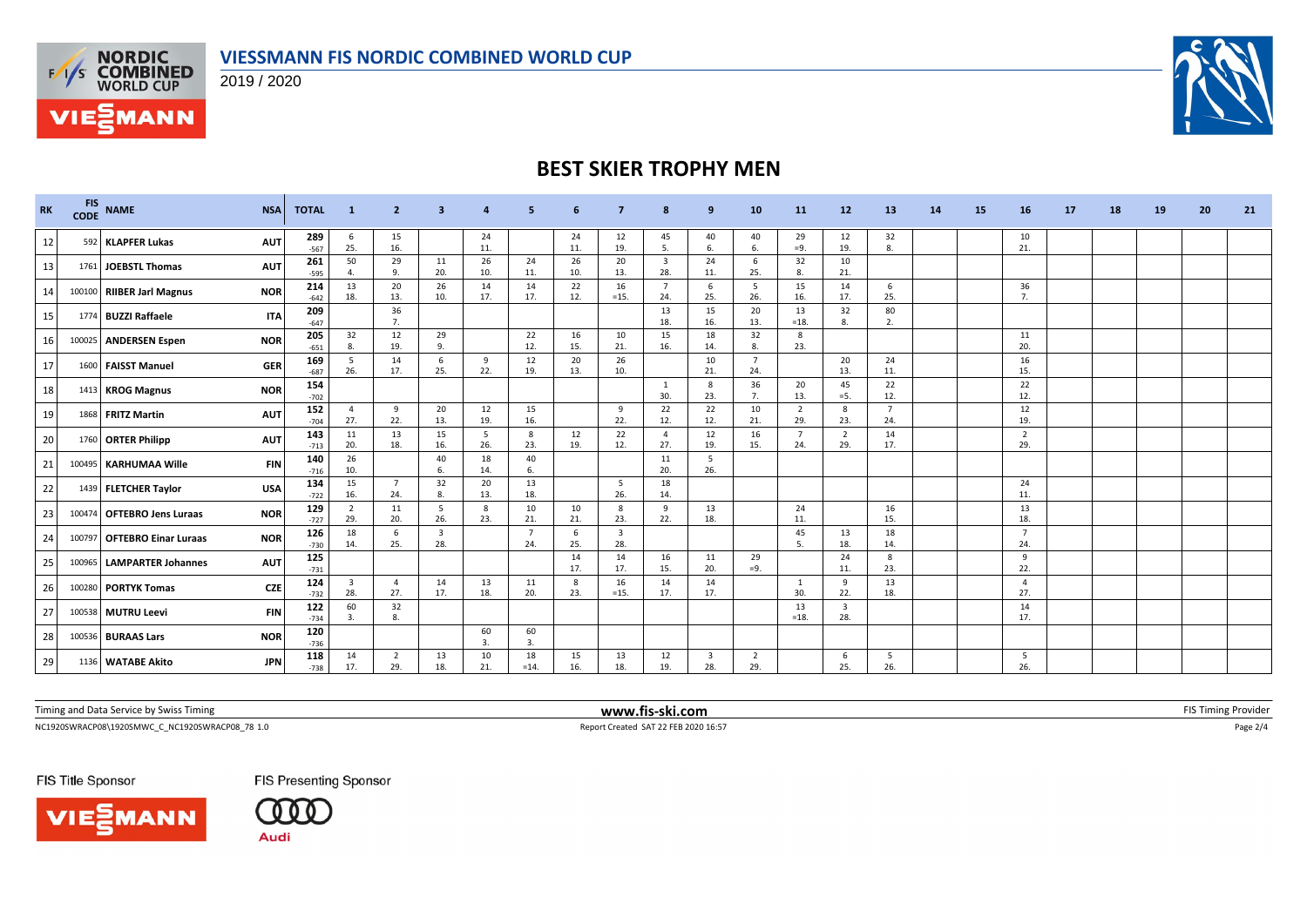





## **BEST SKIER TROPHY MEN**

| <b>RK</b>       | FIS NAME                    | <b>NSA</b> | <b>TOTAL</b>  | $\blacksquare$ 1   | $\overline{2}$ | $\overline{\mathbf{3}}$ | $\overline{a}$                 | 5                              | 6                     | $\overline{7}$        | 8                     | 9                     | 10                             | <b>11</b>             | 12        | 13                             | 14 | 15 | <b>16</b>           | 17 | 18 | 19 | 20 | 21 |
|-----------------|-----------------------------|------------|---------------|--------------------|----------------|-------------------------|--------------------------------|--------------------------------|-----------------------|-----------------------|-----------------------|-----------------------|--------------------------------|-----------------------|-----------|--------------------------------|----|----|---------------------|----|----|----|----|----|
| 30 <sup>1</sup> | 1821 WEBER Terence          | <b>GER</b> | 102<br>$-754$ |                    | 16<br>15.      |                         | 11<br>20.                      | 6<br>25.                       | 18<br>14.             | 18<br>14.             | 10<br>21.             | 9<br>22.              |                                | $\overline{4}$<br>27. |           | 10<br>21.                      |    |    |                     |    |    |    |    |    |
| 31              | 1706 REHRL Franz-Josef      | <b>AUT</b> | 101<br>$-755$ | 8<br>23.           | 8<br>23.       | $\overline{4}$<br>27.   |                                |                                | $\overline{4}$<br>27. | $\overline{2}$<br>29. | 5<br>26.              | 16<br>15.             | 12<br>19.                      | 6<br>25.              | 26<br>10. | $\overline{4}$<br>27.          |    |    | 6<br>25.            |    |    |    |    |    |
| 32              | 100529 BJOERNSTAD Espen     | <b>NOR</b> | 88<br>$-768$  |                    | -5<br>26.      | $\overline{7}$<br>24.   | $\overline{7}$<br>24.          | $\overline{2}$<br>29.          | 11<br>20.             | $\overline{7}$<br>24. | $\overline{2}$<br>29. | $\overline{7}$<br>24. | $\overline{\mathbf{1}}$<br>30. | 10<br>21.             | 11<br>20. | $\overline{\mathbf{3}}$<br>28. |    |    | 15<br>16.           |    |    |    |    |    |
| 33              | 100566 SKOGLUND Andreas     | <b>NOR</b> | 64<br>$-792$  |                    |                |                         | 15<br>16.                      | 20<br>13.                      | 9<br>22.              |                       |                       |                       |                                |                       | 5<br>26.  | 15<br>16.                      |    |    |                     |    |    |    |    |    |
| 34              | 100434 MUHLETHALER Laurent  | <b>FRA</b> | 60<br>$-796$  |                    |                | 8<br>23.                |                                |                                |                       | 6<br>25.              |                       | $\overline{2}$<br>29. | 9<br>22.                       | 16<br>15.             |           | 11<br>20.                      |    |    | 8<br>23.            |    |    |    |    |    |
| 35              | 100191 GERSTGRASER Paul     | <b>AUT</b> | 51<br>$-805$  | 29<br>$\mathbf{q}$ |                | 22<br>12.               |                                |                                |                       |                       |                       |                       |                                |                       |           |                                |    |    |                     |    |    |    |    |    |
| 36              | 1464 RUNGGALDIER Lukas      | <b>ITA</b> | 50<br>$-806$  |                    |                |                         | $\overline{\mathbf{3}}$<br>28. | $\overline{4}$<br>27.          | $\overline{7}$<br>24. |                       |                       | $\overline{4}$<br>27. | 18<br>14.                      | 14<br>17.             |           |                                |    |    |                     |    |    |    |    |    |
| 37              | 1462 CIESLAR Adam           | <b>POL</b> | 33<br>$-823$  |                    |                |                         | 1<br>30.                       |                                |                       | $\overline{4}$<br>27. |                       |                       |                                | 9<br>22.              | 18<br>14. | 1<br>30.                       |    |    |                     |    |    |    |    |    |
| 38              | 100460 KOSTNER Aaron        | <b>ITA</b> | 28<br>$-828$  | 9<br>22.           |                | 10<br>21.               |                                | 9<br>22.                       |                       |                       |                       |                       |                                |                       |           |                                |    |    |                     |    |    |    |    |    |
| 39              | 100184 LANGE Jakob          | <b>GER</b> | 24<br>$-832$  |                    |                |                         |                                |                                |                       | 24<br>11.             |                       |                       |                                |                       |           |                                |    |    |                     |    |    |    |    |    |
| 40              | 100547 YAMAMOTO Ryota       | <b>JPN</b> | 21<br>$-835$  |                    |                |                         | 6<br>25.                       | 1<br>30.                       |                       |                       |                       |                       | 13<br>18.                      |                       | 1<br>30.  |                                |    |    |                     |    |    |    |    |    |
| 41              | 100357 SCHMID Julian        | <b>GER</b> | 21<br>$-835$  |                    | 3<br>28.       | 9<br>22.                |                                | 5<br>26.                       |                       | 1<br>30.              |                       |                       |                                |                       |           | $\overline{2}$<br>29.          |    |    | <sup>1</sup><br>30. |    |    |    |    |    |
| 42              | 100314 RIIBER Harald Johnas | <b>NOR</b> | 18<br>$-838$  | 30.                | -1<br>30.      | 16<br>15.               |                                |                                |                       |                       |                       |                       |                                |                       |           |                                |    |    |                     |    |    |    |    |    |
| 43              | 100269 VYTRVAL Jan          | <b>CZE</b> | 17<br>$-839$  |                    |                |                         |                                |                                |                       |                       | 6<br>25.              |                       | 11<br>20.                      |                       |           |                                |    |    |                     |    |    |    |    |    |
| 44              | 252 GRUBER Bernhard         | <b>AUT</b> | 14<br>$-842$  |                    |                |                         |                                |                                | - 5<br>26.            |                       | 8<br>23.              | 1<br>30.              |                                |                       |           |                                |    |    |                     |    |    |    |    |    |
| 45              | 100493 KETTUNEN Atte        | <b>FIN</b> | 10<br>$-846$  | 10<br>21.          |                |                         |                                |                                |                       |                       |                       |                       |                                |                       |           |                                |    |    |                     |    |    |    |    |    |
| 46              | 100316 TILLER Simen         | <b>NOR</b> | $-849$        |                    |                |                         | $\overline{4}$<br>27.          | $\overline{\mathbf{3}}$<br>28. |                       |                       |                       |                       |                                |                       |           |                                |    |    |                     |    |    |    |    |    |
| 47              | 759 NAGAI Hideaki           | <b>JPN</b> | -5<br>$-851$  |                    |                |                         |                                |                                | 1<br>30.              |                       |                       |                       | $\overline{4}$<br>27.          |                       |           |                                |    |    |                     |    |    |    |    |    |

Timing and Data Service by Swiss Timing **WWW.fis-ski.com WWW.fis-ski.com FIS** Timing Provider

**VIE***MANN* 

NC1920SWRACP08\1920SMWC\_C\_NC1920SWRACP08\_78 1.0 Report Created SAT 22 FEB 2020 16:57 Page 3/4

FIS Title Sponsor





FIS Presenting Sponsor